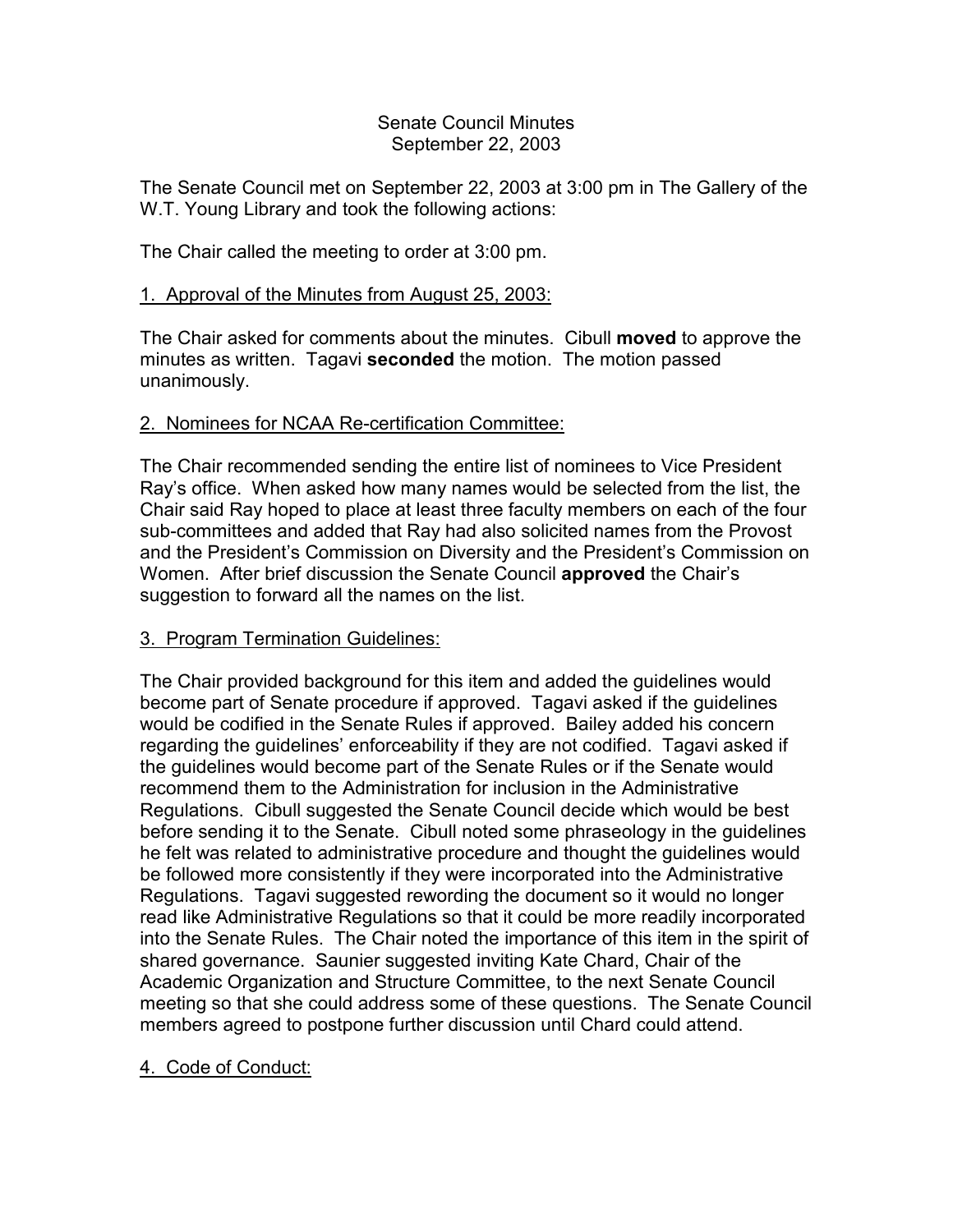Cibull informed the Council members of a colleague's concern over wording in the Code pertaining to confidentiality of information and how that wording might conflict with this individual's freedom of speech. Kennedy and Debski indicated their appreciation for such language pertaining to institutional information since there were instances in the past of information being given to the press before the relevant members of the University community were informed. Cibull recommended a change in the wording of the Code to indicate confidential information would be kept confidential only if it was expressly designated as being confidential. Bailey offered the wording "personal and confidential information by and about faculty and students, and identified as being confidential" to help clarify the meaning of the sentence in question. Cibull agreed the additional wording would help clarify the intent of the sentence.

Tagavi asked if information was only confidential if it was obtained while on official duty. For instance, he wondered if information overheard in a public place would be considered confidential. Cibull felt that information overheard in public place was no longer confidential. Bailey agreed.

The Chair expressed Jones' wish for a stronger preamble with more direct statements about ethical principles. Jones hoped a more developed preamble would make the Code more cohesive. Yanarella felt the preamble could use a better sense of context and added his concerns regarding the personification of an institution and how the Code should be extended to include not just personal behavior but institutional behavior as well to keep all member of the University community responsible for upholding the same ethical principles.

Tagavi noted evaluation should be added to the section of the Code pertaining to Nondiscrimination Policy. Cibull expressed his dissatisfaction with the lack of explicitly stated ramifications in the Code in the event that the Code was broken. Kennedy pointed out that this Code will include Trustees, who are not usually covered by other University policies. Debski objected to the numbering of the goals that every University member must endeavor to accomplish, according to the Code, and pointed out how some of them could be mutually exclusive behaviors. Kennedy agreed with Debski's point.

Cibull suggested the various concerns be compiled by Ms. Scott and presented to the Senate Council for review before being sent to the Administration.

### 5. Committee Assignments:

Cibull **moved** to approve the committee assignments. The motion was **seconded** by Kennedy. After brief discussion the motion passed without dissent.

### 6. College Review Committees: